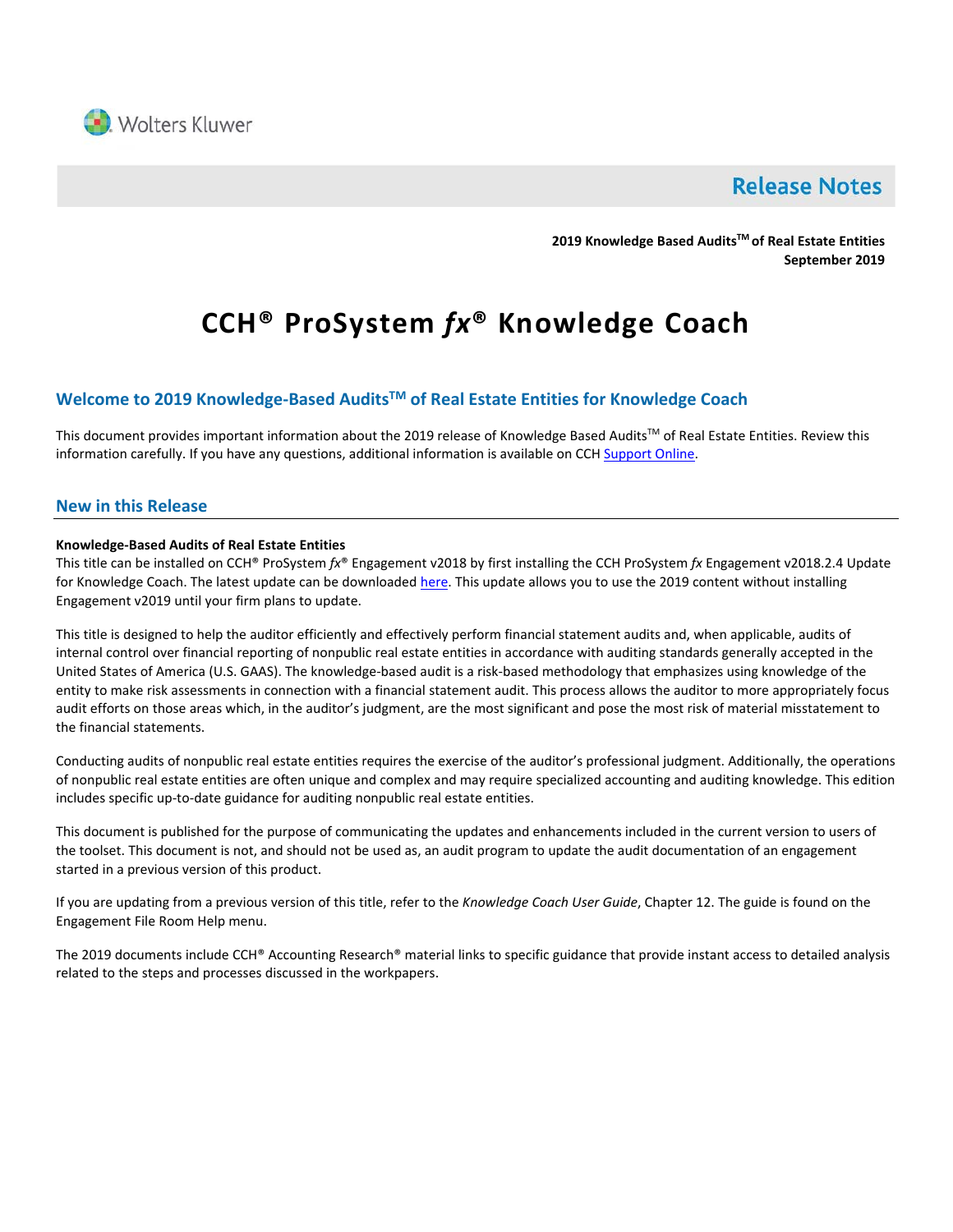#### **2019 Edition of Knowledge-Based Audits of Real Estate Entities**

This edition features numerous enhancements, including:

• Combining complex and noncomplex forms (KBA-201N, KBA-302N, and KBA-401N), giving the auditor the option to memo or complete the detailed table for each section based on tailoring.

**Roll Forward Note**: If you have used a noncomplex document in your prior engagement, before rolling that file forward, you must add the complex document to your engagement binder to retain the data from the noncomplex document, then remove these workpapers from the prior year binder after you have rolled the binder forward.

If your binder has already been finalized and you don't want to unfinalize the binder to insert the complex document before you roll forward from the 2018 version, you can make a copy of your finalized binder, insert the applicable complex documents, then roll forward the copied binder to the 2019 title version. After roll forward, remember to delete the copied prior year binder from your file room. Doing this retains the data into the 2019 combined versions.

Alternatively, copy and paste the data from the prior year noncomplex document from the prior year binder after you roll forward into the current combined versions. The noncomplex document rolls forward as an obsolete workpaper with no data and must be removed after you have rolled forward your binder. Refer to your prior year binder for data in the noncomplex document.

For the Update Knowledge Coach Content option, insert the complex version of the workpaper prior to updating; this retains information from the now obsolete noncomplex version. We recommend publishing the noncomplex versions prior to selecting the Update Knowledge Coach Content option so you have access to the data after updating, as the noncomplex version will be obsolete.

- Adding Tailoring Question, Finding, and many new procedures related to Government Auditing Standards (GAGAS):
	- Adding Finding Option "Noncompliance, Violation or Abuse" to all findings tables. This new finding flows to KBA-103 Section II table.
	- Adding Tailoring Question "Will the audit be conducted in accordance with Government Auditing Standards (GAGAS)?" in AUD-100. Many new steps and procedures were added to workpapers to incorporate Government Auditing Standards (GAGAS). Review KCO-003 Answer Effects for the Engagement Level Tailoring Questions workpaper.
	- Adding section "Section II: Summary of Noncompliance with Laws and Regulations, Violations of Contract Provisions or Grant Agreements, and Instances of Material Abuse" and table, in KBA-103, where findings of "Noncompliance, Violation or Abuse" flow to from workpapers with findings tables.
- Streamlining Entity Information from KBA-302 Understanding the Entity and Its Environment by removing Section I. This information is available in KBA-200 Entity Information and Background.
- Adding flow of columns "Nature of Other Services" and "Firm Personnel Overseeing the Service" from KBA-101 Overall Audit Strategy to AID-201 Non Attest Services Independence Checklist.
- Adding the table "Prior Year Substantive Matters and Significant Findings" to KBA-102 Engagement Completion Document. This table is only user entry and is available if you would like to document prior year matters or findings.
- Adding the flow of question "Describe the users or expected users of the financial statements (e.g., owners, stakeholders, lenders, regulators)" from KBA-200 Entity Information and Background to KBA-301 Worksheet for Determination of Materiality, Performance Materiality, and Thresholds for Trivial Amounts.
- Adding flow of Component Units from AID-603 Component Identification and Analysis to KBA-301 if the user has noted the Component Unit as being "Significant" in one of the four columns in AID-603.
- Adding a new column in KBA-301 in step 4: Determination of the Threshold for Trivial Amounts so you can document the trivial amount. You must manually key in this number based on the calculation, as this new column triggers the flow of the trivial amount to the materiality tables located in other forms.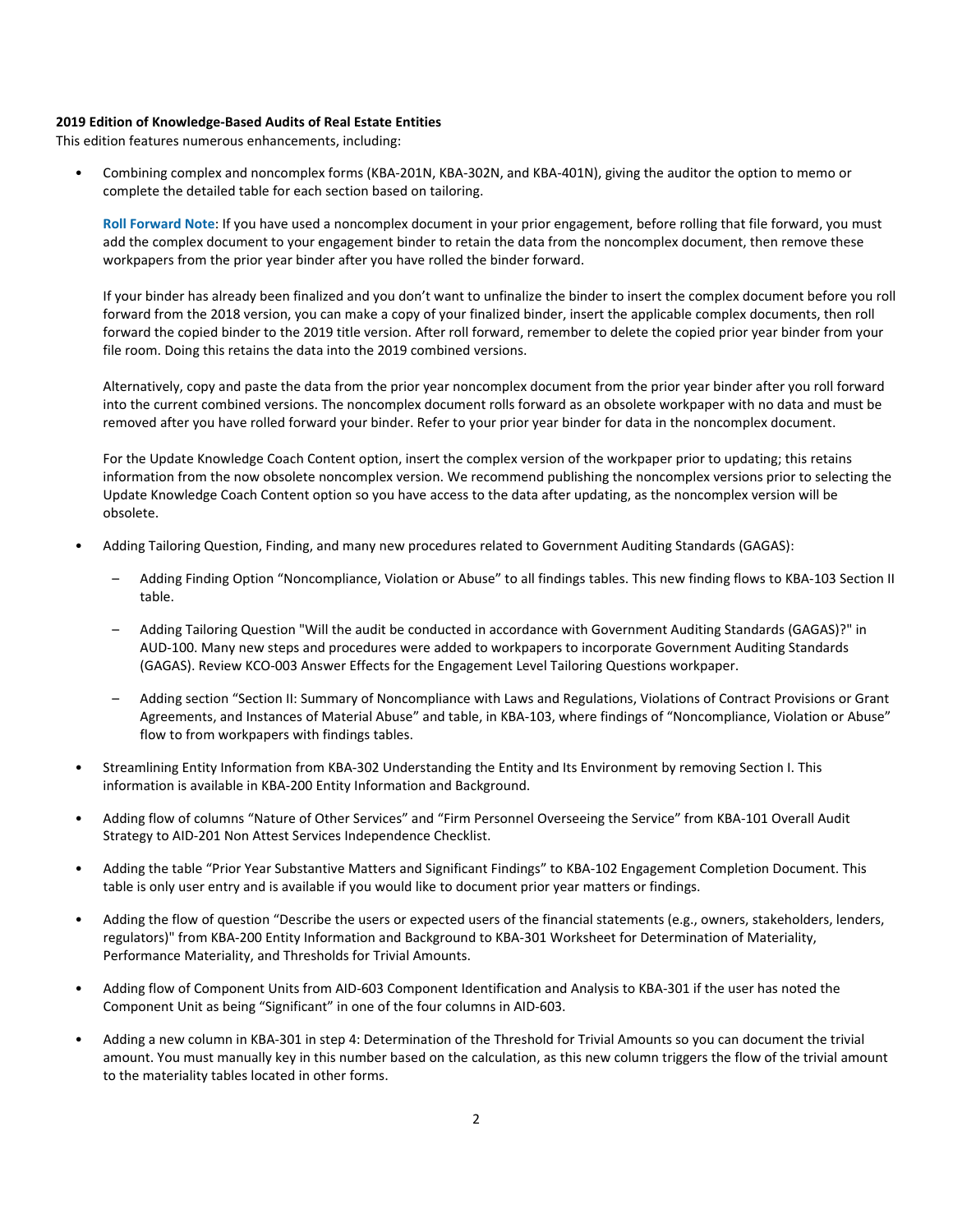- Adding a new table to trigger flow of items identified in KBA-400 Scoping and Mapping of Significant Account Balances, Classes of Transactions, and Disclosures. All items identified in table 2 or 3 of KBA-400 flow to this new table, and then you can decide which to flow to KBA-103. This change helps remove duplication in KBA-103.
- Modifying headers and related instructions regarding compensating controls in KBA-401 Understanding Entity-Level Controls. Due to modifications, you can no longer show or hide columns in the detailed table based on internal control tailoring questions from AUD-100. Note that column 7 is reset on roll forward due to the content changes.
- Modifying headers and adding one new column (If Controls are Not Effectively Designed and Implemented or Are Not Operating Effectively, Describe the Risks of Material Misstatement) in KBA-402 Understanding General Controls for Information Technology in the "less complex" table. This new column contains a dynamic list of risks noted in the engagement which is similar to the functioning of KBA-400 and KBA-40X series forms.
- Adding two new Potential Error Diagnostics in KBA-502 Summary of Risk Assessments that trigger when you:
	- Add a specific risk in the risk pane, but document that both Inherent Risk and Control Risk are low
	- Select Combined under the Planned Audit Approach column and you haven't noted that they are performing an integrated audit and not testing internal controls overall for a particular audit area in AUD-100
- Adding a table to both KBA-902 Audit Review and Approval Checklist and KBA-905 Review and Approval Checklist: Interim Review of Financial Information to document a concurring partner review, if applicable. A tailoring question has also been added to AUD-100 that has show/hide functionality on this table in both forms.
- Adding a new missing workpaper or unnecessary workpaper diagnostic related to AID-603 based on your response to tailoring question, "Does the entity have multiple components, multiple locations, or segments that are included in the scope of our engagement?"
- Adding a new audit area, Business Combinations, throughout the title, and adding AUD-823 Audit Program: Business Combinations.
- Rewording audit area "Journal Entries and Financial Statement Review" to "Journal Entries." The Financial Statement Review steps are no longer included in AUD-815. These steps are now included in the new AUD-909 Audit Program: Financial Statement Review form.
- Adding new steps and tailoring questions to AUD-803 Audit Program: Receivables and Revenues from Real Estate Operations and AUD-804 Audit Program: Receivables and Revenues from Timeshare Operations for procedures that may be performed under ASC Topic 606.
- Adding new steps and tailoring questions to AUD-807 Audit Program: Real Estate, Property and Equipment, and Depreciation and AUD-811 Audit Program: Debt Obligations to document new or revised lease guidance under ASU No. 2016-02, Leases (Topic 842).
- Enhancing instructions and procedures throughout the toolset to improve workflow.
- Adding new tips regarding Omnibus Statement on Auditing Standards for the issuance of SAS-135.
- Adding new AIDs, AUDs, CORs, KBAs, and RESs as follows:
	- AID-830 Deferred Tax Analysis
	- AID-840 Journal Entry Testing Worksheet
	- AID-910 Analytical Procedures: Final Account Balance Analysis
	- AUD-823 Audit Program: Business Combinations
	- AUD-909 Audit Program: Financial Statement Review
	- KBA-901A Tax Basis Financial Statement Disclosure Checklist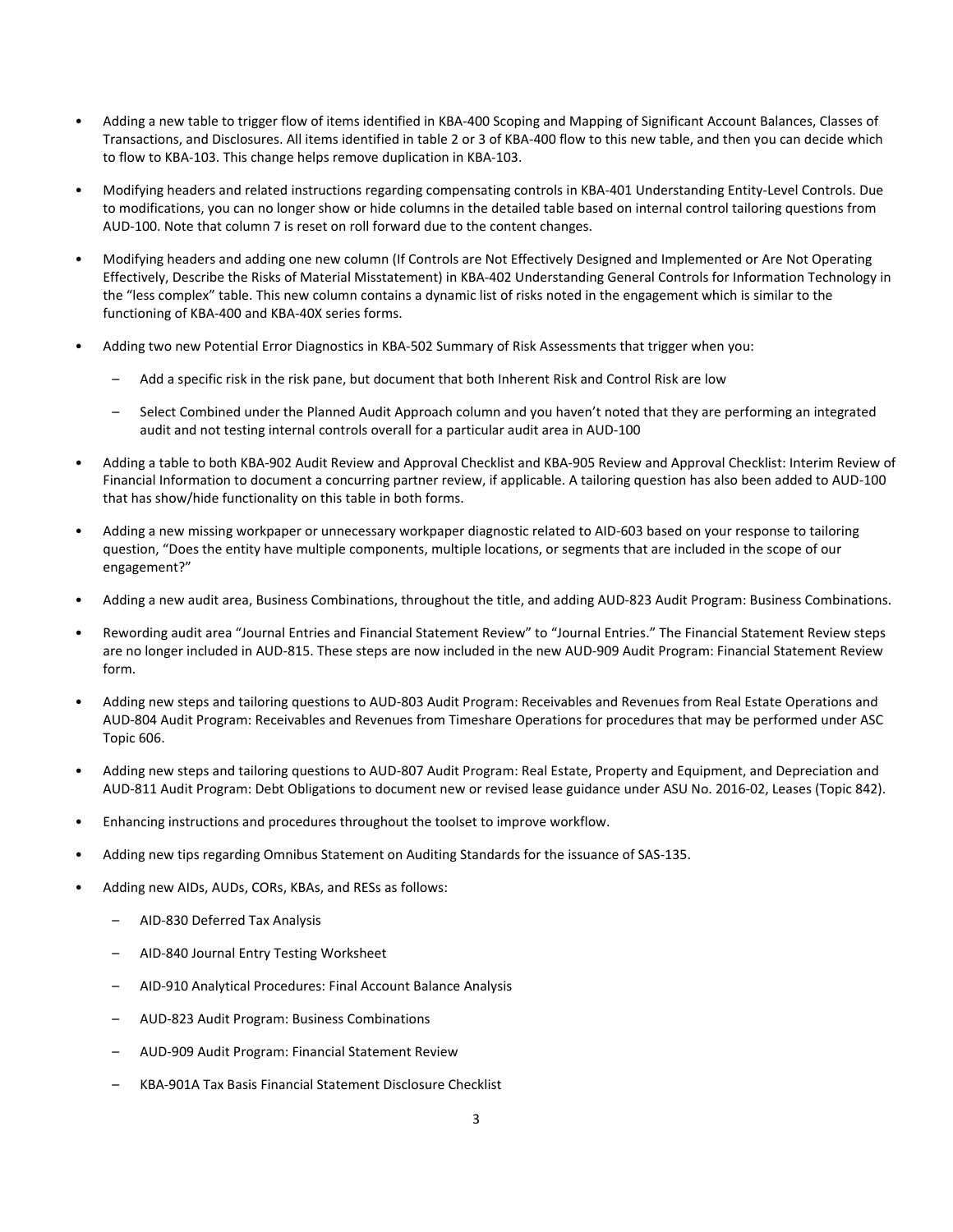- KBA-901B Cash Basis Financial Statement Disclosure Checklist
- COR-820 Confirmation of Sales Terms (ASC Topic 605)
- COR-820A Confirmation of Sales Terms (ASC Topic 606)
- RES-029 Lease Checklist: Identifying a Lease (ASC 842)
- RES-GOV Government Auditing Standards and Single Audits
- RPT-1037 Report on Internal Control Over Financial Reporting and On Compliance and Other Matters Based on An Audit of Financial Statements Performed In Accordance With Government Auditing Standards (No Material Weaknesses Identified, No Significant Deficiencies Identified, No Reportable Instances of Noncompliance or Others Matters Identified)
- RPT-1038 Report on Internal Control Over Financial Reporting and On Compliance and Other Matters Based on An Audit of Financial Statements Performed In Accordance With Government Auditing Standards (Not-for-Profit Entity with Reference to Audits of Other Auditors Using the Reference Option) (No Material Weaknesses Identified, No Significant Deficiencies Identified, No Reportable Instances of Noncompliance or Others Matters Identified)
- RPT-1039 Report on Internal Control Over Financial Reporting and on Compliance and Other Matters Based on An Audit of Financial Statements Performed In Accordance With Government Auditing Standards (No Material Weaknesses Identified; Significant Deficiencies Identified; and Reportable Instances of Noncompliance and Others Matters Identified)
- RPT-1040 Report on Internal Control Over Financial Reporting and on Compliance and Other Matters Based on An Audit of Financial Statements Performed In Accordance With Government Auditing Standards (Reference to Audits be Other Auditors Using the Inclusion Option) (No Material Weaknesses Identified; Significant Deficiencies Identified; and Reportable Instances of Noncompliance and Others Matters Identified)
- RPT-1041 Report on Internal Control Over Financial Reporting and on Compliance and Other Matters Based on An Audit of Financial Statements Performed In Accordance With Government Auditing Standards (Material Weaknesses and Significant Deficiencies Identified; and Reportable Instances of Noncompliance and Others Matters Identified)
- RPT-1041A Report on Internal Control Over Financial Reporting and on Compliance and Other Matters Based on An Audit of Financial Statements Performed In Accordance With Government Auditing Standards (Opinion on the Financial Statements as a Whole Disclaimed; Material Weaknesses Identified and Significant Deficiencies Identified; and Reportable Instances of Noncompliance and Others Matters Identified)

[Click here](http://support.cch.com/updates/KnowledgeCoach/pdf/guides_tab/2019%20Real%20Estate%20Entities%20Title%20Overview%20for%20Knowledge%20Coach%20Users.pdf) for the 2019 Audits of Real Estate Entities Title Overview for Knowledge Coach Users.

In addition, forms and practice aids throughout have been updated to include new examples and tips, and where applicable, to take into account new literature, standards, and developments, reflected in the following current audit and accounting guidance:

- FASB Accounting Standards Codification™ as of June 30, 2019, through Accounting Standards Update No. 2019-06
- AICPA Statement on Auditing Standards (SAS) No. 134, Auditor Reporting and Amendments, Including Amendments Addressing Disclosures in the Audit of Financial Statements
- AICPA Statement on Auditing Standards (SAS) (SAS) No. 135, Omnibus Statement on Auditing Standards 2019
- AU-C 930, Interim Financial Information
- AU-C 940, An Audit of Internal Control Over Financial Reporting That Is Integrated With an Audit of Financial Statements

#### **Important:**

• Save changes to workpapers before closing the workpaper or the binder to ensure data is correctly updated.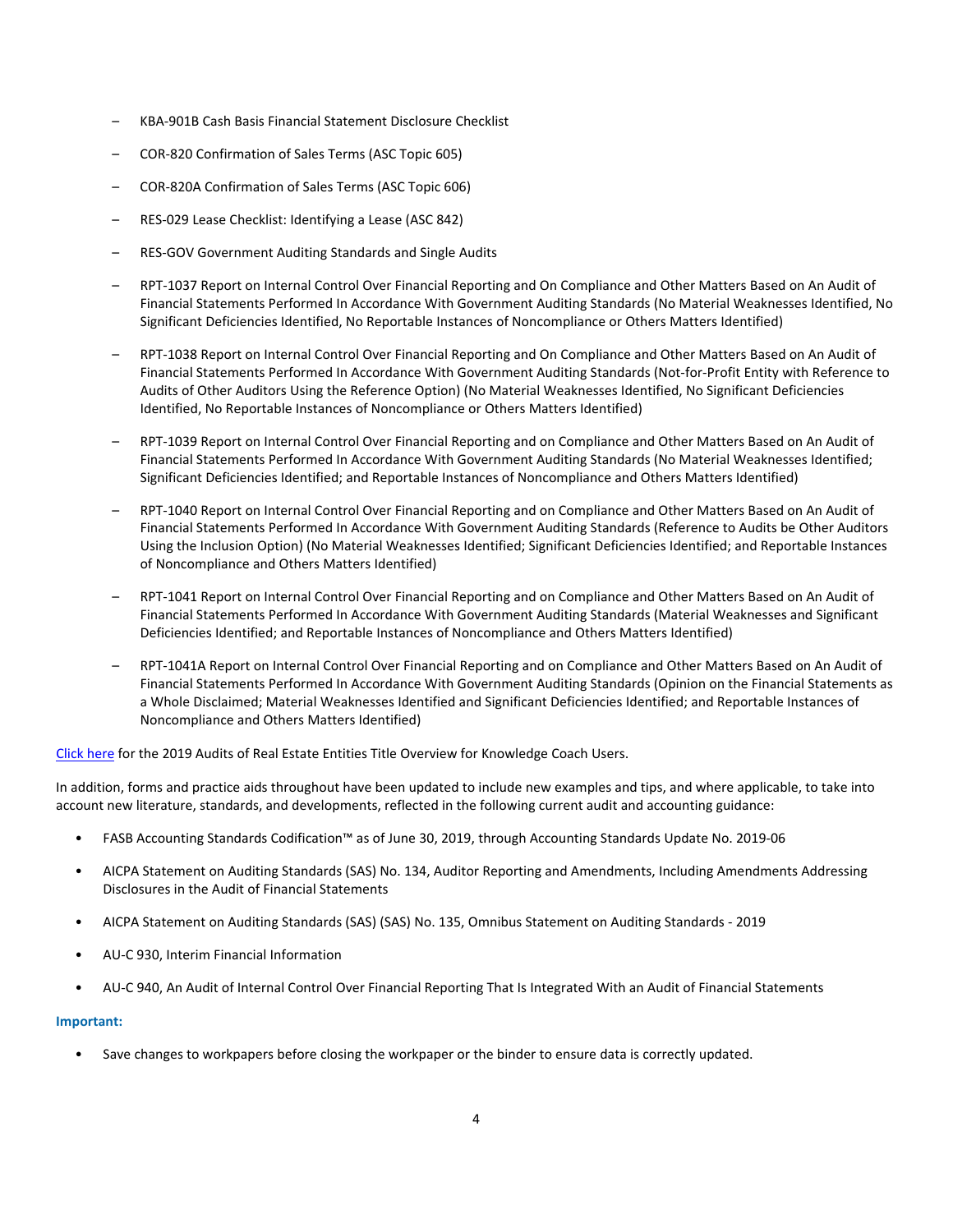- If Microsoft® Word crashes when using Knowledge Coach, before closing the binder, use the **Save Knowledge Coach Answers** option in the binder view under the Tools menu. This step saves all data within tables.
- You can view other Knowledge Coach Best Practices on ou[r Web](https://support.cch.com/kb/solution/000034942/sw34947) site.

#### **System Requirements**

This title requires the 2019 Financial Statement Base Title. The 2019 Financial Statement Base title must be installed with one of the following versions of Engagement and Knowledge Coach.

- Engagement and Knowledge Coach v2018 with CCH ProSystem fx Engagement v2018.2.4 Update or later available [here.](https://support.cch.com/updates/Engagement/release2018/release2018.aspx) To identify the version you are running, please go to the Help > About window in the application.
- Engagement and Knowledge Coach v2019 or newer.

If you are upgrading from Engagement v7.1 or older, contact [Technical Support.](https://support.cch.com/contact)

A minimum of 4GB of RAM is required for optimal performance when opening and navigating Knowledge Coach workpapers.

#### **License Requirements**

This title requires the Knowledge-Based Audits of Real Estate Entities license. Users who do not have a license for this title cannot use Knowledge Coach functionality in workpapers.

For information on updating your licensing, see [How do I add or update CCH ProSystem fx Engagement Licenses?](https://support.cch.com/kb/solution.aspx/sw3937) on our Support Web site.

For more information on assigning licenses, see [How do I assign Engagement Licenses?](https://support.cch.com/kb/solution.aspx/sw3943) on our Support Web site.

### **Download Instructions**

If you plan to use this title on Engagement and Knowledge Coach v2018, apply the CCH ProSystem *fx* Engagement v2018.2.4 Update to all computers, including Admin and terminal servers, before installing the title. Review the update's [release notes](https://d2iceilwdglxpz.cloudfront.net/release_notes/CCH%20ProSystem%20fx%20Engagement%202018.2.4%20Release%20Notes.pdf) for more deployment information.

To download this title:

- 1. Navigate to the [Knowledge Coach Updates](http://support.cch.com/updates/KnowledgeCoach) section of the Engagement Support Web site.
- 2. Select the Knowledge Coach Series. The series are arranged by title type, then industry.
- 3. Click **Download File** next to the title you want to download.

**Note**: On some occasions the content package file (KCP) will download with the extension changed to ZIP. If this occurs, change the extension of the downloaded file to KCP, using all capital letters.

You must install the 2019 Financial Statement Base title before installing the 2019 Knowledge Based Audits of Real Estate Entities.

The Financial Statement Base title is also available on th[e Knowledge Coach Update Web](http://support.cch.com/updates/KnowledgeCoach) site.

The Knowledge Coach Content Package (KCP) download is a proprietary file that must be installed from within Engagement. Save this KCP file to a location on your local drive, and follow the Installation Instructions in the article linked in the next section.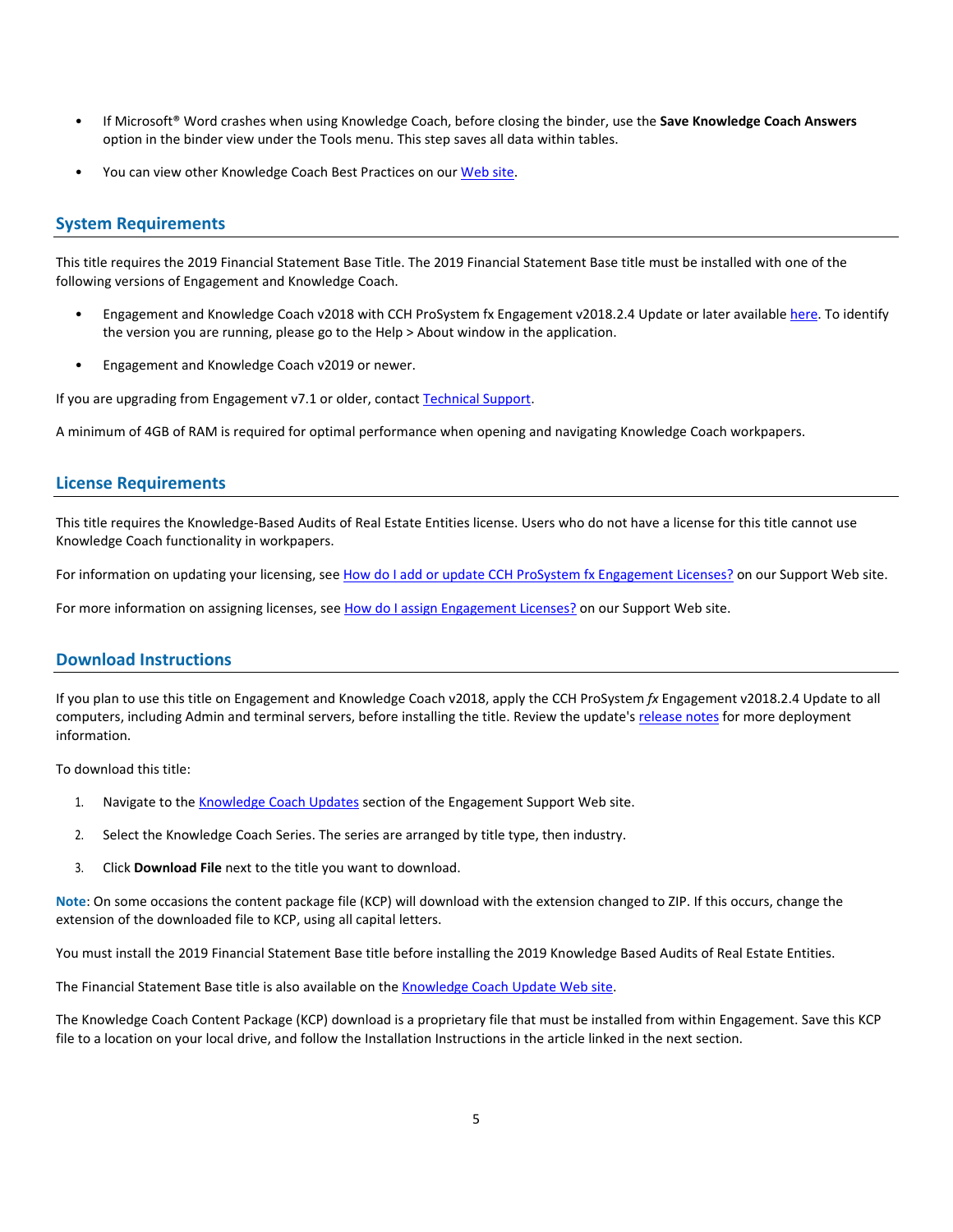#### **Installation Instructions**

See [How do I add a new CCH® ProSystem fx® Knowledge Coach title to CCH® ProSystem fx® Engagement?](https://support.cch.com/kb/solution/000033707/sw30271) for instructions on installing a new Knowledge Coach title.

#### **Online Permission Key**

Permission key files can be downloaded from our [Web](https://prosystemfxsupport.tax.cchgroup.com/permkey/download.aspx) site or when adding or updating the new licenses in Engagement v2018 and newer. After updating the license file in the Engagement Admin module, licenses must be assigned to the staff who will use 2019 Knowledge-Based Audits of Real Estate Entities.

If you have not already established a Single Sign-on (SSO) account with Customer Service, we urge you to do so at this time.

## **Using Your Knowledge Coach Content with CCH® Accounting Research Manager®**

CCH's Accounting Research Manager (ARM) is the most comprehensive, up-to-date, and objective online database of financial reporting literature. It includes all authoritative and proposed accounting, auditing, and SEC literature, plus independent, expert-written interpretive guidance.

Available on ARM, the Knowledge-Based Audits of Real Estate Entities Guide helps you comply with the most recent professional standards and guidance for the conduct of audits of Real Estate Entities and to integrate the use of practice aids, tools, and other resources with its guidance. This publication supplements and complements the knowledge-based documents that are available in Knowledge Coach.

If you subscribe to an ARM library that includes Commercial content, you can link directly to source material from Resources within Knowledge Coach documents. These links have been updated to refer to the accounting standards under the FASB Accounting Standards Codifications. Also, if you subscribe to the Knowledge-Based Audits of Real Estate Entities Guide on ARM, you can take advantage of references to the guide material from within the Knowledge Coach documents.

With Accounting Research Manager, you maximize the efficiency of your research time, while enhancing your results. Learn more about our content, our experts, and how you can request your free trial by visiting the [Accounting Research Manager Web](http://www.accountingresearchmanager.com/) site. You can also access the Accounting Research Manager Web site by selecting **Engagement > Binder Window > Shortcuts Bar > Guidance tab**.

#### **Using Your Knowledge Coach Content**

To use your Knowledge Coach Workpaper templates, do the following:

- 1. Open a binder in Engagement.
- 2. Select the workpaper tab into which you would like to insert the workpaper.
- 3. Select **New Knowledge Coach Workpaper** from the toolbar or File menu.
- 4. Select the new Knowledge Coach title with the content you would like to use. You can only select titles you have installed. The information displayed changes to reflect the workpaper organization available for the selected title.
- 5. Select the Knowledge Coach workpapers to insert into your binder and click **OK**.
- 6. In the Selected Workpaper Properties window, add a workpaper index in the Index field and make any Name modifications that are needed. You can also modify the tab location or the roll forward settings for each workpaper.
- 7. Click **OK**. The integrated Knowledge Coach workpaper is now inserted into your engagement binder.

**Note**: For more information on how to use Knowledge Coach workpapers in your binder, see the *Knowledge Coach User Guide*.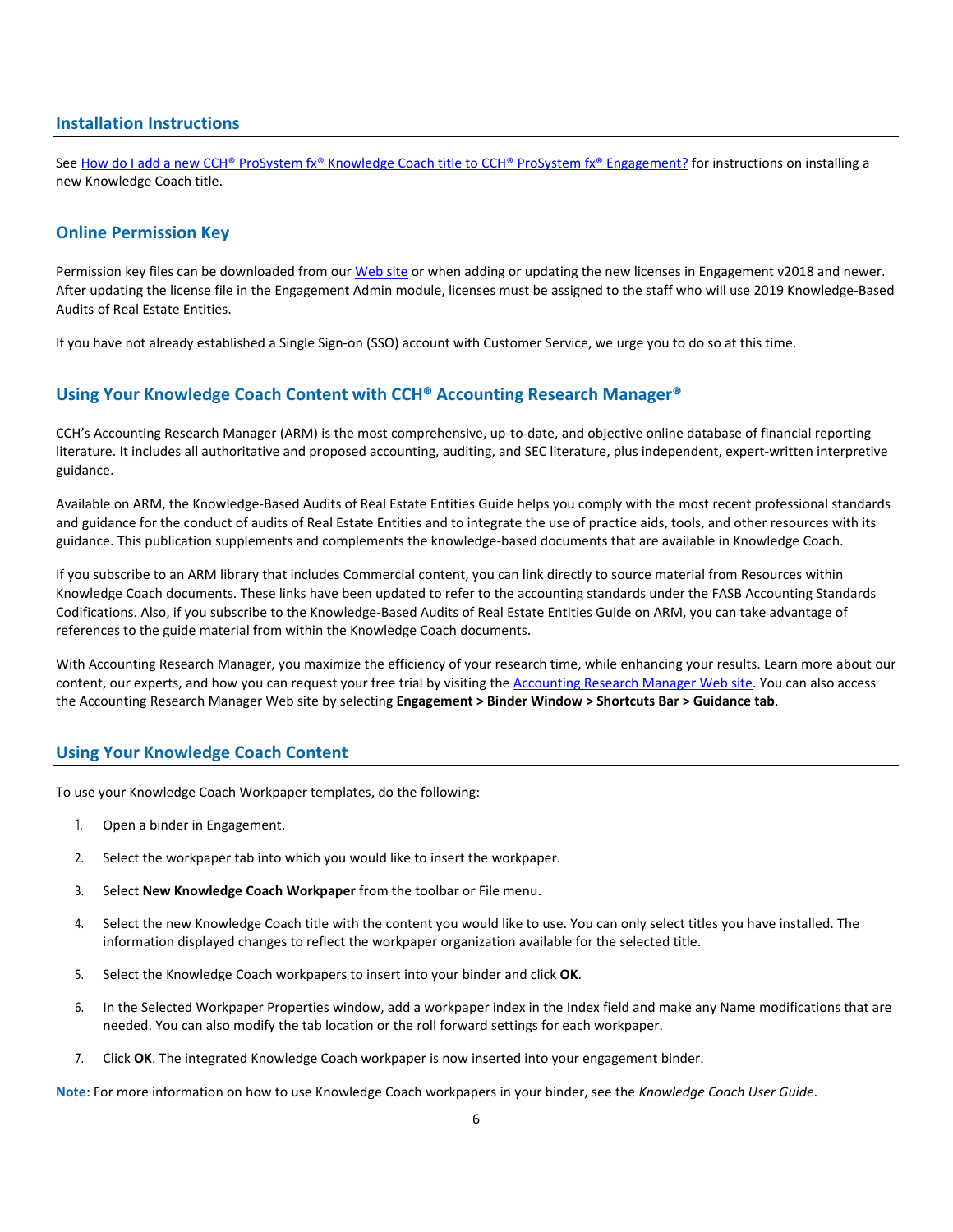## **Additional Information on Knowledge Coach and the KBA Methodology**

**Knowledge-Based Audit (KBA) Methodology** allows the results of one set of procedures to become the input for the next. The key components of the KBA methodology include:

- An overview that guides auditors through the methodology
- Knowledge-based audit documents, integral to risk assessment and audit processes, which contain steps and procedures required by U.S. GAAS
- Customizable audit programs that take auditors through related steps and procedures
- Practice aids to help auditors complete steps or processes outlined in the knowledge-based audit documents and audit programs
- Auditor's reports that provide a variety of sample auditor's opinions on audited financial statements
- Correspondence documents that provide sample letters to be used to comply with U.S. GAAS requirements and in other common situations
- The AICPA's Auditing Standards Board's (ASB) Risk Assessment Standards The practice aids and tools in the 2019 Knowledge-Based Audits of Real Estate Entities are designed around the AICPA's risk assessment and clarified standards to assist auditors of commercial entities by:
	- Facilitating compliance with GAAS
	- Encouraging more effective audits through tailored audit programs and comprehensive practice aids
	- Helping auditors to focus on and respond to identified audit risks
	- Enhancing audit documentation

#### **CCH® ProSystem fx® Knowledge Coach**

Knowledge Coach functionality allows auditors to use the Knowledge-Based-Audit methodology more efficiently by eliminating the need for duplicate entry of the same information, tailoring audit documentation to each particular engagement, and documenting the link between risks identified and procedures performed. AUD-100 Tailoring Question is a document in Knowledge Coach that presents engagement-level questions designed to aid in tailoring the engagement documentation to fit each client. Completing the questions helps the auditor avoid duplication and unnecessary workpapers.

**Note**: Before beginning your audit, review the guidance in AUD-101 Overall Audit Program. This workpaper is your road map through a Knowledge-Based Audit methodology. Start your audit with AUD-100 Tailoring Question Workpaper and AUD-101 Overall Audit Program.

- **Risks** can be captured via the Risk Summary task pane from any Knowledge Coach workpaper by the current editor of KBA-502 Summary of Risk Assessments. This allows you to continuously assess risks during the engagement. Several workpapers prompt you to consider the presence of risks, but the Risk Summary task pane must be used to document those risks. All documented risks flow to the Risk Summary. To ensure risks show in findings tables, select the *workpaper identified in* field of the Risk pane.
- **Information Flow** helps reduce the time spent duplicating information across forms. In addition, the flow of consistent information ensures that information and updates to information are not missed between workpapers. Drill-down functionality helps you navigate quickly to the source of the information, aiding in the review of the audit file.
- **Diagnostics** help track unresolved issues like unanswered questions, incomplete risks, program steps not linked to risks or relevant assertions, missing workpaper, and more.
- Links to Accounting Research Manager (ARM), if you subscribe to an ARM library that includes audit content, link directly to source material from Resources within Knowledge Coach workpapers. These links have been updated to reference the accounting standards under the FASB Accounting Standards Codifications and the auditing standards issued by the AICPA. Also, if you subscribe